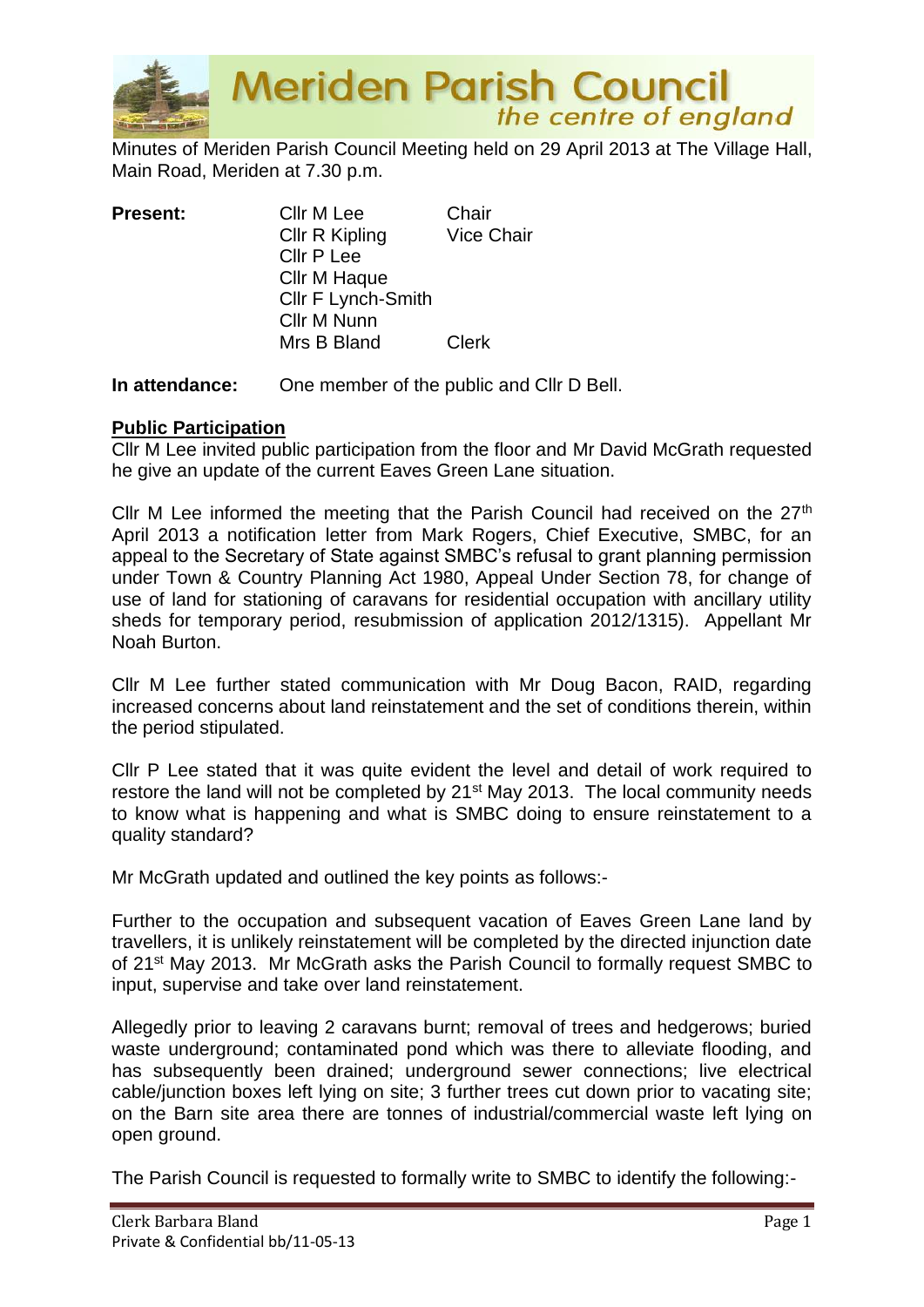

- Update of current situation (a list is available from RAID).
- What quality standard is land to be reinstated?
- SMBC to provide technical support and supervision.
- PC to recommend for SMBC to take to Court the day after injunction date for non compliance.
- What power has SMBC to carry out quality standard?
- Site should be properly secured as currently presents health and safety hazard to public, children, live stock and pets. Also lends site for further illegal tipping of waste.
- Urgent action to secure and police to be requested.

Also to note alleged criminal damage to verges, homes splattered with mud and use of damage to intimidate residents and neighbours. Replanting of verges requested on Eaves Green Lane, Walsh Lane and Lodge Green Lane.

The land is up for sale, valued at 59K. The owner wants 200K. It is important for SMBC to clarify injunction issues prior to sale of land as it is well known that if you buy land the new owner will take on all liability if the reinstatement of land is not carried out by 21st May 2013.

Cllr Bell was asked to request an urgent interim report and for SMBC technical supervision for reinstatement of land.

**IT WAS RESOLVED** Members agreed that the Parish Council will formally write to SMBC requesting an urgent response to issues raised. The Clerk and Cllr Weaver will draft a letter for Members' approval for SMBC to receive prior to Bank Holiday weekend.

**IT WAS RESOLVED** Cllr Bell to request urgent interim report from SMBC regarding technical supervision and schedule of works in compliance with 21st May 2013.

# **1.Welcome & Apologies**

Apologies received from Cllr J Barber due to diary commitment.

**IT WAS RESOLVED** Members duly noted and accepted Cllr J Barber's reason for absence.

## **2.Declarations of Interest**

2a Declaration of Personal Interests There was nothing to report.

2b Declaration of Prejudicial Interests There was nothing to report.

# **3.Minutes of 25th March 2013 & EGM 12th April 2013**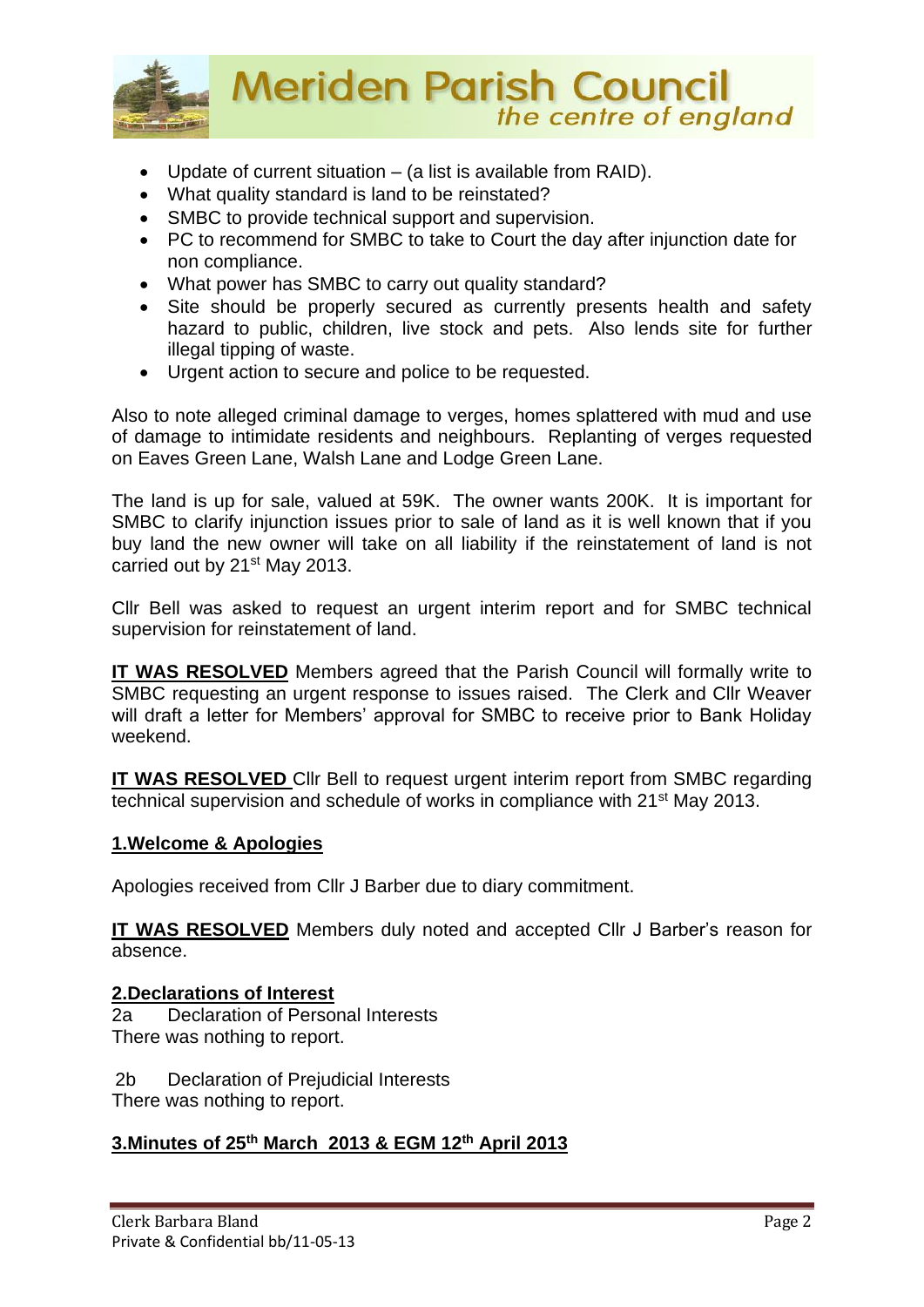

**Meriden Parish Council**<br>the centre of england

The Clerk had circulated Members by email minutes of the meeting held on 25th March 2013 and Extraordinary General Meeting on 12<sup>th</sup> April 2013. Members agreed that the minutes were an accurate record and accepted as read.

**IT WAS RESOLVED** Members accepted the Minutes of Parish Council meeting held on 25<sup>th</sup> March 2013 and Extraordinary General Meeting on 12<sup>th</sup> April 2013.

# **4.Chair's Report**

Cllr M Lee presented the Chair's report summarising the headlines and highlights of the Parish Council work during the last 12 months. A copy of the report is attached as Appendix 1 for ease of reference. Cllr Bell and Mr McGrath expressed their thanks and acknowledged the work and achievements of the Parish Council.

**IT WAS RESOLVED** Members accepted the Chair's report and thanked Cllr M Lee. Members further acknowledged the volume of work undertaken by the Parish Council on behalf of residents of Meriden Parish.

# **5.Progress Reports (Committee/Councillor)**

5.1 Village Hall Management Committee – Cllr F Lynch-Smith Nothing to report.

5.2 Community Governor for Meriden C of E School – Cllr R Weaver Governors have met regarding the new Governance documentation relating to standards in school, how it fits and what is required for implementation of new Governance Standards for School Governors.

5.3 War Memorial – Cllr P Lee Nothing to report.

## Cyclists Memorial

The Clerk reported that recent communication with the Conservators confirmed responsibility had been passed to SMBC for maintenance. The Clerk further reported that the dedication ceremony of a new plaque is no longer included in the Annual Cyclists Memorial Service due to planning permission being received too late for the Conservators to organise a new plaque. The Conservators will keep the Parish Council informed of a new dedication date.

Cllr Kipling requested the financial responsibility of SMBC as the Parish Council has paid twice for cleaning of the Memorial Stone.

Cllr P Lee requested the Clerk to find the portfolio holder and identify responsibility for ongoing future maintenance.

**IT WAS RESOLVED** The Clerk will identify portfolio holder and responsibility therein.

## 5.4 Pool

Members acknowledged the addition of closed litter bins and planters and thanked the Neighbourhood Co-ordinator for his contribution.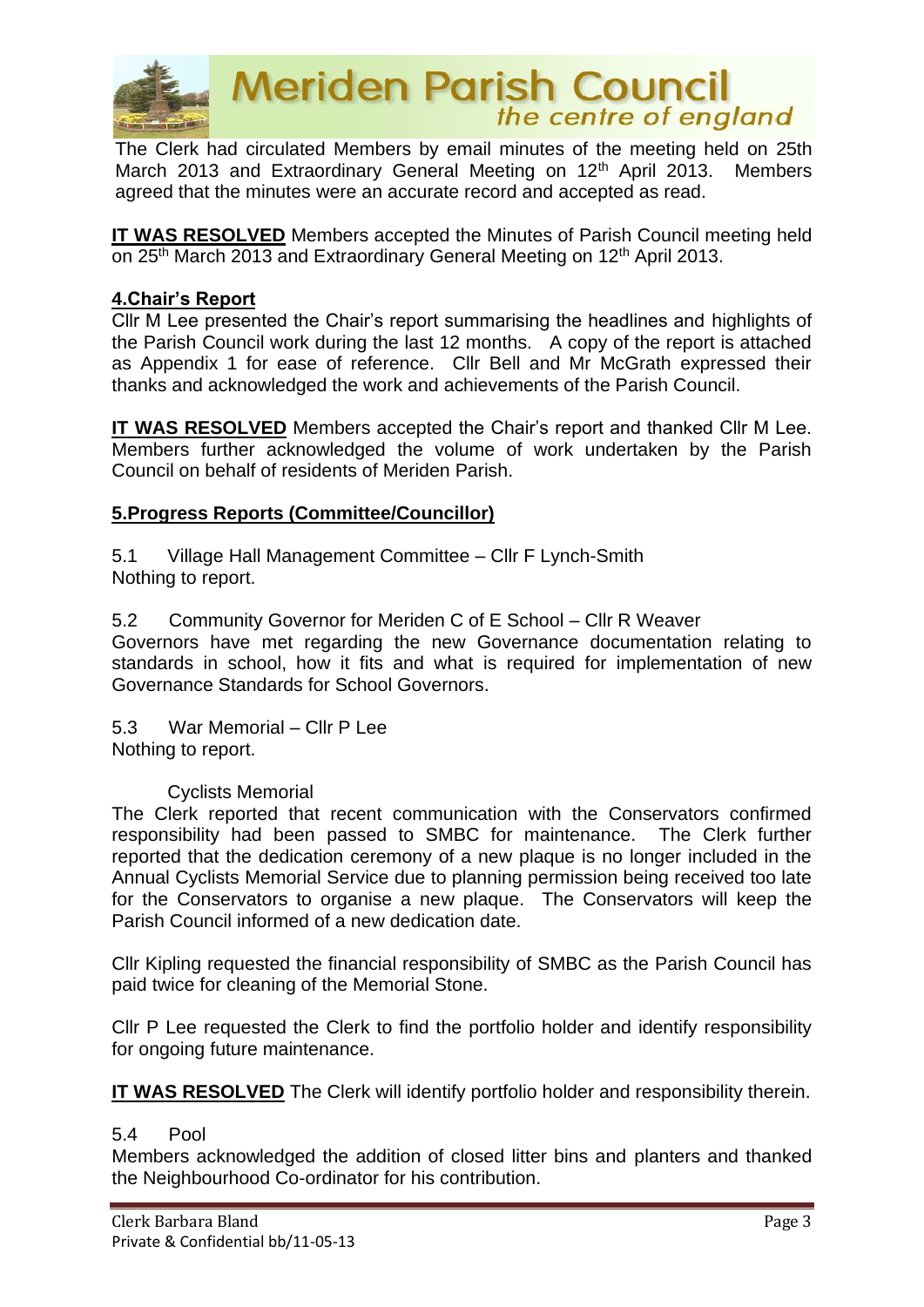

# 5.5 Allotment Representative – Cllr M Lee

Cllr M Nunn stated that Mr Gabbitas, allotment holder, wished to know what was happening regarding tenancy arrangements? The Clerk replied that the matter was in the hands of Evershed and Wright Hassall Solicitors and in process.

Cll M Lee informed Members that this will be discussed as agenda item 11.1.

5.6 Footpaths/Forum – Cllr Lynch-Smith Nothing to report.

#### 4.7 Mining and Minerals Group – Cllr R Kipling

Cllr M Lee suggested this Group title be amended to Quarry Liaison Group in line with formation of said group.

**IT WAS RESOLVED** Members agreed and the Clerk duly noted for future meetings.

Cllr M Lee informed Members that Cllr Bell chairs the group, with Parish Council representation from Cllr R Weaver and the Clerk, together with resident representation from Mrs Parker. Cllr Weaver noted that there was a noticeable improvement in the volume of quarry traffic accessing Meriden village and surrounding road networks. Cllr Bell stated that the Clerk had been proactive in her actions with Quarry Operators since the first meeting. The Clerk shared a plan of intended new signage in and around Cornets End Lane and Hampton Lane restricting quarry traffic access routes.

Cllr Weaver stated that any Member or resident who wishes to take registration numbers, livery or descriptions of lorries in and around the village not using the designated road networks should email information to the Clerk for her to action with Quarry Operators. Cllr M Nunn suggested an information sheet be placed on the Parish Council facebook page. Cllr Lynch-Smith suggested a letter of "what to do" be place in the Library for residents to use when reporting quarry traffic parking, obstructing or using village road networks.

**IT WAS RESOLVED** Cllr Weaver and the Clerk to formalise letter and quide for residents use.

## 5.8 Local Strategic Partnership – Cllr R Weaver

Cllr Weaver stated that the next meeting will be the Partnership Assembly with various guest speakers. Cllr Weaver informed Members that she cannot attend whole event including workshops. Cllr Bell stated he will be in attendance and will feed back at next meeting.

## 5.9 Solihull Area Committee – Chair & Cllr R Weaver

Cllr Weaver stated that she had communicated with Gary Palmer, Head of Planning, SMBC; that there were significant discrepancies between Town and Parish Councils with the Community Infrastructure Levy. Cllr Weaver stated that she had taken on the task of re-writing the Charter between Town and Parish Councils translating into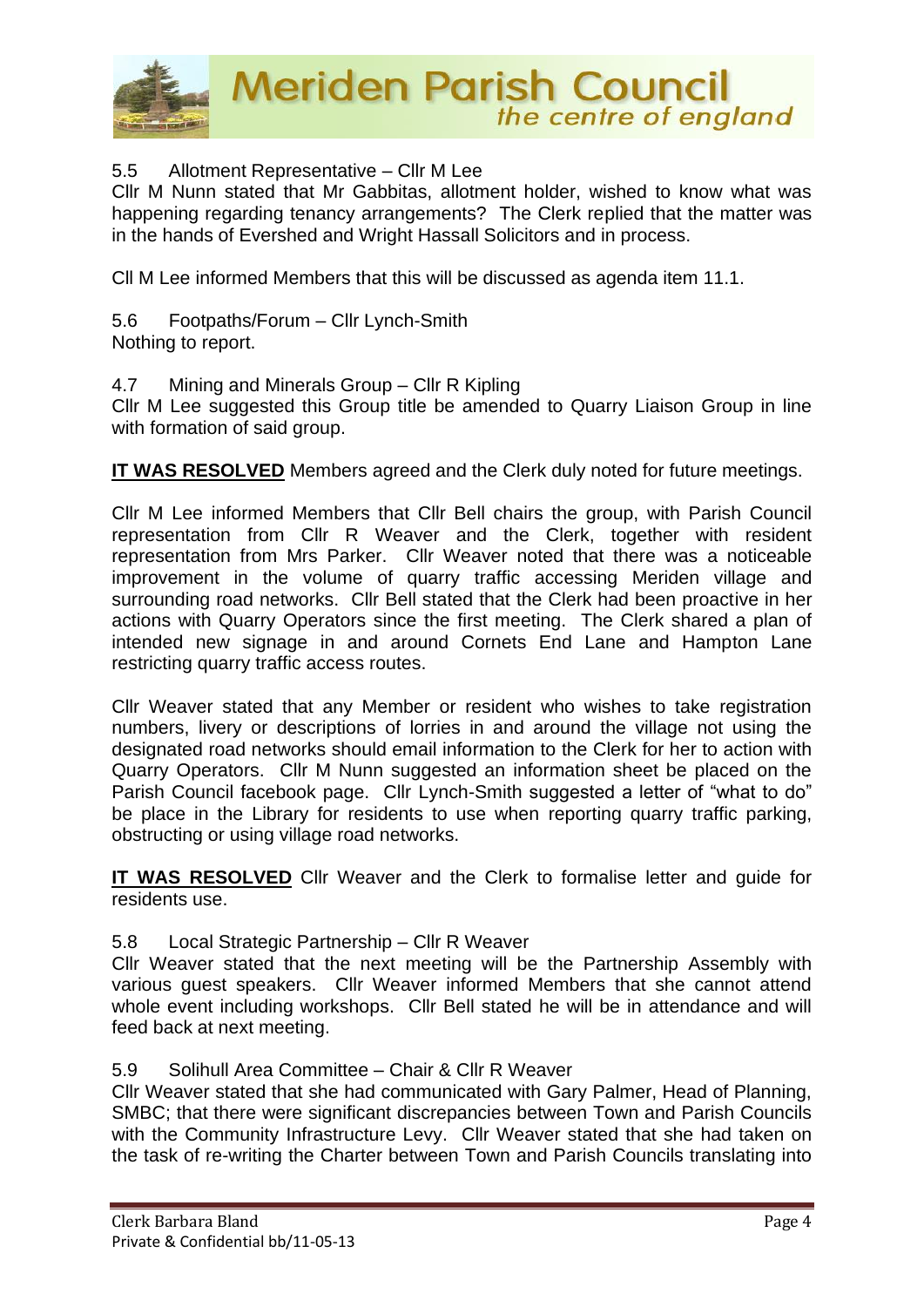

**Meriden Parish Council** the centre of england

modern day English and shortening the document. However after scrutiny this document is still to be rolled out to SMBC staff and legislative amendment.

Members acknowledged the work of Cllr Weaver.

5.10 Tree Wardens – Cllr R Kipling Nothing to report.

5.11 Community Surgeries – Clerk

The Clerk reported the following issues had been brought to her attention:-

- Fly tipping Harvest Hill Lane
- Pot holes along Main Road
- Broken trees and branches Meriden Hill
- Broken litter bin bus stop at top of Meriden Hill

**IT WAS RESOLVED** The Clerk will continue monitoring situations with Neighbourhood Co-ordinator and report back.

5.12 Community Speed Watch - Cllr R Weaver Nothing to report.

#### 5.13 HS2 – Cllr Lynch-Smith

There continue to be queries and issues raised by Balsall Common and Berkswell regarding mitigation relating Diddington Lane and Lavender Hall Lane. There is nothing specific affecting Meriden Village other than the nuisance of noise, increased traffic and accessibility whilst construction is underway.

Cllr Bell reported that there will be road closure for Meriden to Solihull identified in detailed plans; issues have been flagged up regarding the construction contours affecting Meriden.

Cllr Weaver informed the meeting that a financial commitment had been given to HHAG supporting the Judicial Review for which receipt has been acknowledged.

#### **IT WAS RESOLVED** Members acknowledged

#### 5.14 Birmingham Airport Extension & Flight Path Consultation

Cllr Weaver reported that the consultation has been extended to  $17<sup>th</sup>$  May due to a further option for Runway 15 departures. The Clerk reported three further road shows for Hampton, Barston and Balsall Common regarding new option. Nothing changes for Meriden, specifically Millison's Wood.

**IT WAS RESOLVED** The Clerk to continue to monitor situation and report back outcomes.

**6. Oil Painting** – Members to consider where this painting may reside – Cllr Kipling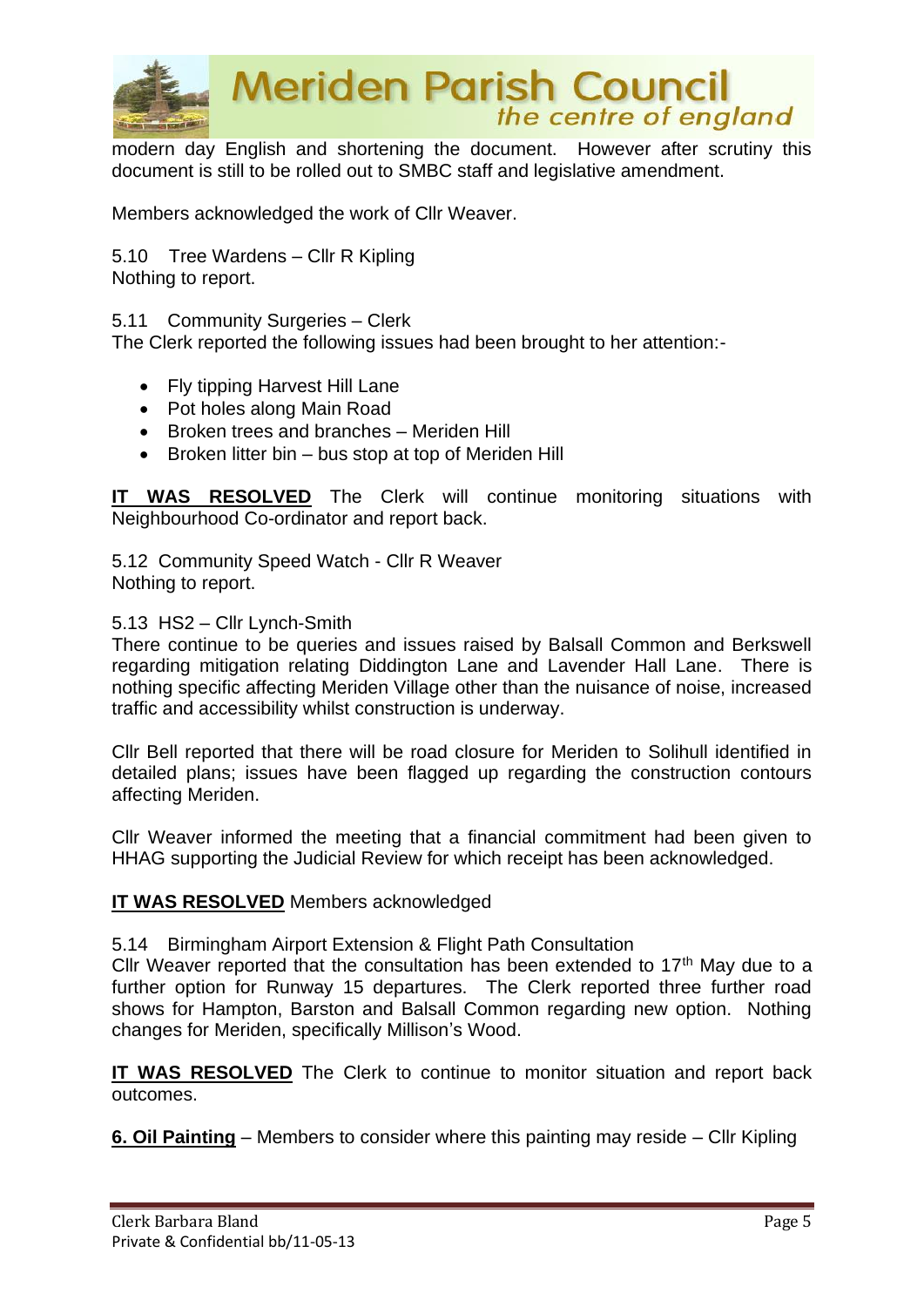

**Meriden Parish Council**<br>the centre of england

Members considered options for hanging this painting. Cllr Kipling stated that this forms part of Meriden's history. There is also a collection of Kittermaster paintings that currently reside with Doreen Agutter, local historian. This item needs further discussion and consideration and is deferred to future meetings.

## **IT WAS RESOLVED**

- (i) Cllr Lynch-Smith suggests a small collection of 6 paintings to be displayed at local election dates for residents to view.
- (ii) Cllr P Lee & Cllr Weaver suggested a catalogue of paintings that may be shared with interested parties to raise profile, including a rotational display at The Manor Hotel. Julie Hyde to be contacted for assistance.
- (iii) Cllr M Lee will liaise with Matt Nunn for the purpose of photographing and valuation of collection and set up visit to Mrs Agutter.

## **7. District and County Councillors' Reports** for information.

(Items raised for decision will appear on the agenda for the next meeting)

There was nothing to report.

#### **8. Correspondence & Communication** for information only

The Clerk circulated a summary of correspondence to Members.

**IT WAS RESOLVED** Members acknowledged receipt.

## **9. Clerk's Report on Urgent Decisions since last meeting**

The Clerk circulated to Members her actions. There were no questions.

**IT WAS RESOLVED** Members acknowledged Clerk's Actions.

Cllr Nunn confirmed the face book page for Clerk's Actions is now set up.

**IT WAS RESOLVED** Members thanked Cllr Nunn.

#### **10. Meriden Village Matters**

10.1 To consider and review recent flooding issues

The Clerk informed Members that a Public Meeting was arranged for Wednesday 15<sup>th</sup> May 2013 with Neal Thomas, SMBC and Ian Shaw, STWA, hosting the meeting.

**IT WAS RESOLVED** The Clerk to liaise with Neal Thomas and Ian Shaw on behalf of residents.

10.2 Alspath Community Centre Update Nothing to Report.

10.3 Library Update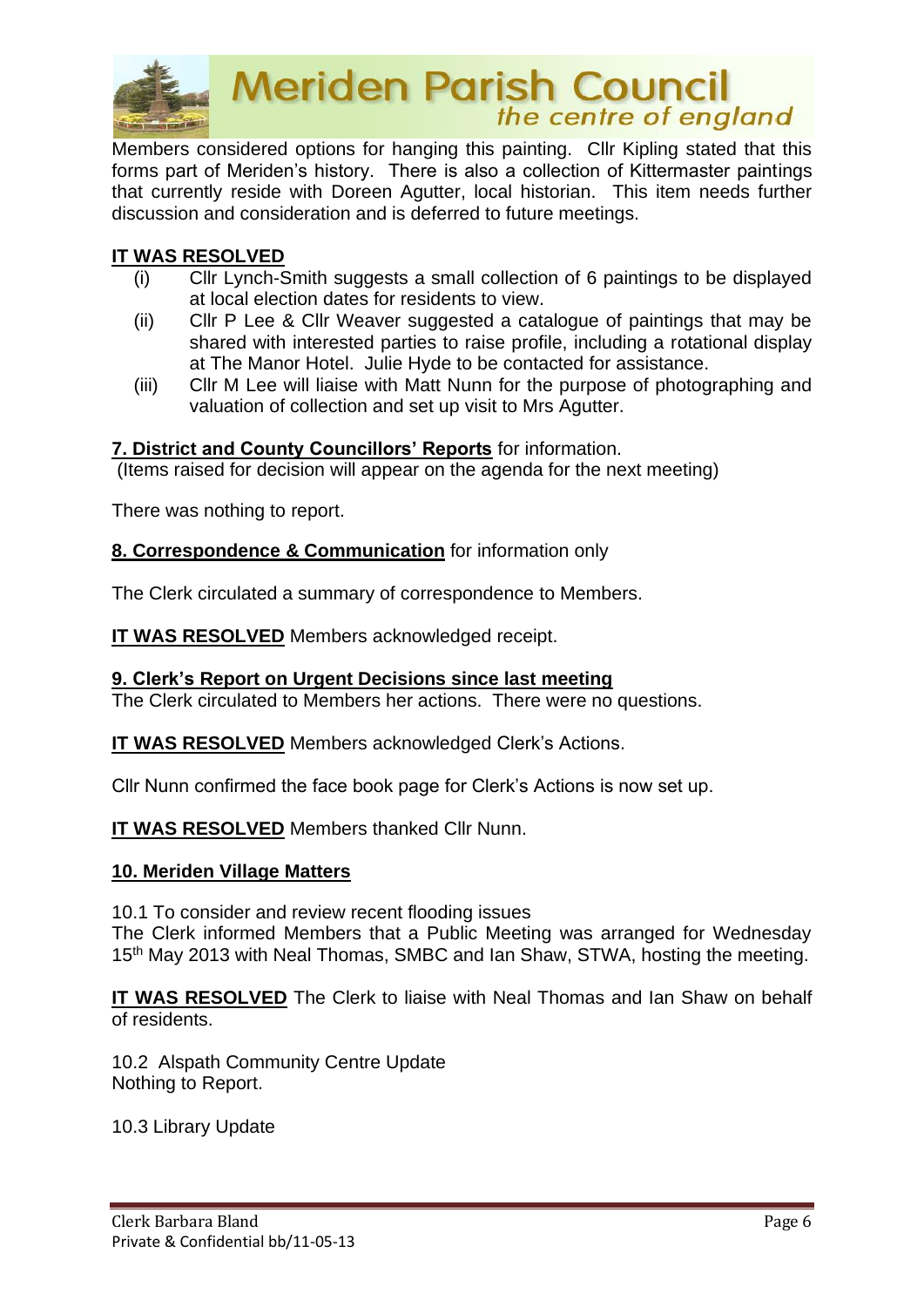

**Meriden Parish Council** the centre of england

Cllr M Lee stated she has received no further information from Tracey Cox, Head of Libraries. Cllr Lee further stated that communication with Lawrence Osborne suggests he has seen no plans for renovation or refurbishment.

Cllr Bell is to follow up and report back at next meeting.

Cllr P Lee stated the portfolio holder is Mrs Wylde; he further suggested a letter be written to Mrs Wylde, CEO and Leader of Solihull MBC.

**IT WAS RESOLVED** Cllr Bell will report back at next meeting.

10.4 Update on Help for Heroes (Pedal for Heroes affiliation)

The Clerk reported that information has been difficult to get from event organisers regarding itinerary and timing for the day. Cllr P Lee asked for contact information so he may liaise with Pedal for Heroes organisers. The Clerk further stated that she had spoken with Lewis Hall, Conservator, who will be in attendance to ride alongside the Pedal for Heroes participants and also provide historical background to the Cyclists Memorial.

**IT WAS RESOLVED** The Clerk will continue to monitor arrangements liaising with organisers, Cllr P Lee and report back to Members at next meeting.

#### 10.5 Planting of Trees/Coronation Dedication

Cllr Lynch-Smith requested dedicating the Hampton Grange Island as a Coronation Legacy to the Village. It was noted that the island is not aesthetically pleasing as a gateway to Meriden, and lends itself to be named "Coronation Island" with the planting of an oak tree. The Clerk is requested to seek permission from Solihull Highways and Parks Officers. Cllr P Lee echoed this request as a fitting legacy for future generations.

Cllr Weaver gave her support to this suggestion and requested the planting of two flowering cherry trees at the entrance to the Sports Park with Members approval.

Cllr M Lee stated that the "official" week of celebration for the Queen's Coronation nationally is 11<sup>th</sup> -14<sup>th</sup> July.

**IT WAS RESOLVED** The Clerk to contact Neighbourhood Co-ordinator, Highways and Parks Officers to seek permission and source trees.

#### 10.6 Neighbourhood Plan

Cllr Weaver gave an overview of requirements and commitment to develop a Neighbourhood Plan for Meriden Parish. She stated that this will not be onerous as the Parish Plan and Design statement is written which provides a good starting platform; Members need to agree who is on board. Cllr Weaver is to have a conversation with Mr Roxburgh to see if he would be willing to undertake this.

Members agreed that £7,000 WALC funding should be applied for. Cllr Weaver stated that this will cover printing, public participation questionnaires, publicity and publication costs.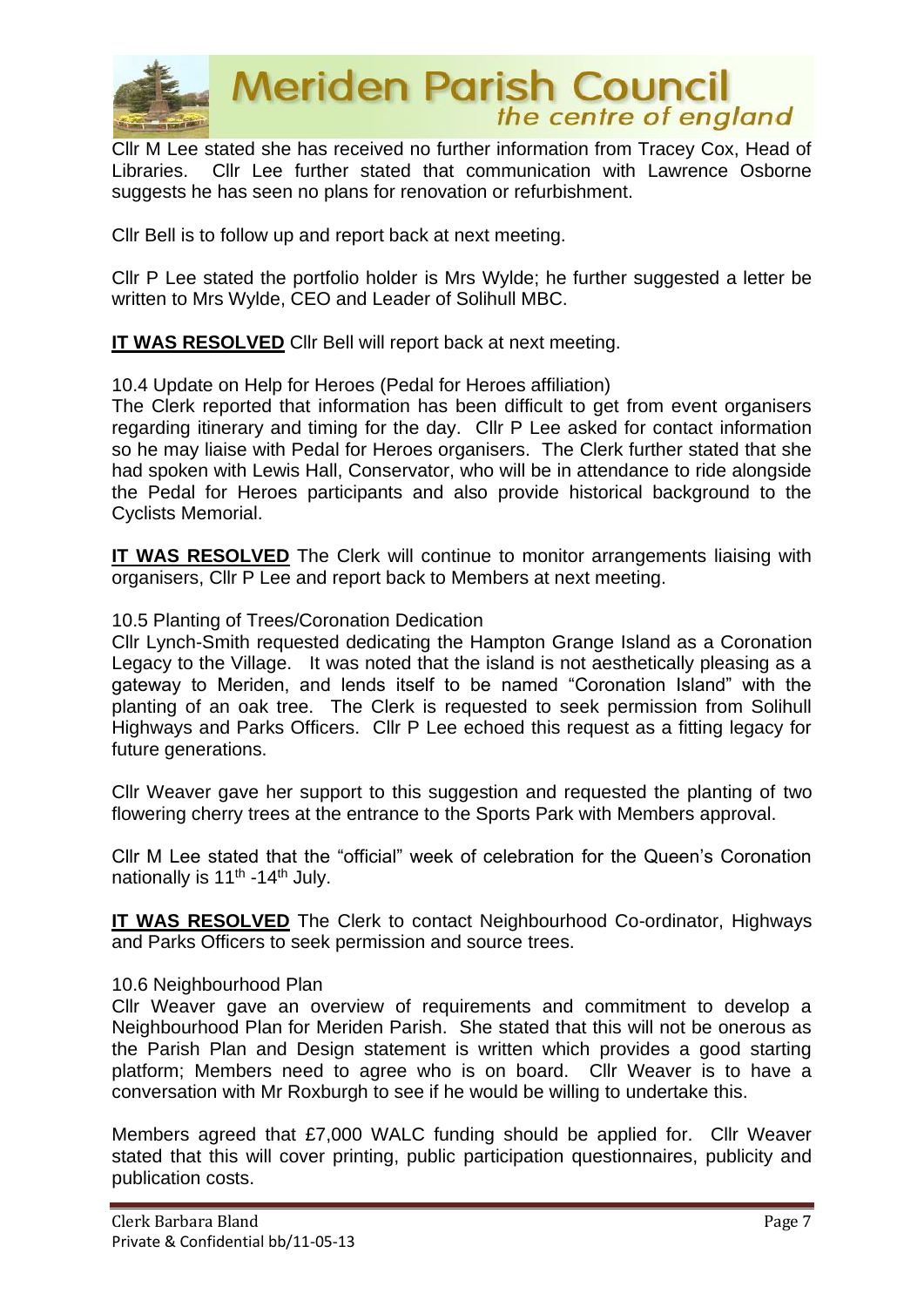

**IT WAS RESOLVED** Cllr Weaver to contact Mr Roxburgh. The Clerk to apply for WALC funding.

### 10.7 Meriden Mag

Cllr M Lee informed Members of a request from the Meriden Mag for a funding contribution to financially support the continuation of the Meriden Mag as the last two issues have failed to cover the cost of publication.

Members discussed various options without reaching agreement to subsidise the Meriden Mag, specifically linked to the future of Meriden Mag production. Members unanimously agreed this was an important communication tool for residents including the Parish Newsletter. Members felt it was in the interest of all parties to explore the future of the Meriden Mag and for that purpose asked for 5 year plan with associated costs.

**IT WAS RESOLVLED** Cllr M Lee will contact Meriden Mag editors and request a 5 year plan for Members to agree and approve future financial contributions with a view to partnership and collaborative working for a Community Magazine.

10.8 Rural Cinema This item is deferred to next meeting.

#### **11. Leys Lane**

11.1 To receive and consider update of Allotment Holders Tenancy arrangements. The Clerk informed Members that temporary Tenancy Agreement between Meriden PC and Taylor Wimpey is in the hands of Solicitors.

**IT WAS RESOLVED** The Clerk will continue to liaise with Taylor Wimpey and monitor the situation.

10.2 To receive and consider update of Taylor Wimpey Development. Cllr M Lee advised Members that there was nothing further to report at this stage.

**IT WAS RESOLVED** The Chair to provide further update at next meeting.

## **11. Meriden Sports Park**

11.1 Update and consideration of snagging & approve costs of maintaining Sports Park frontage.

Cllr M Lee stated only several snagging issues remain outstanding and the Clerk was working to draw these to conclusion with DTZ.

The Clerk stated approval was requested for the on-going maintenance of Sports Park frontage and daily/weekly inspections of play equipment. Members approved this request.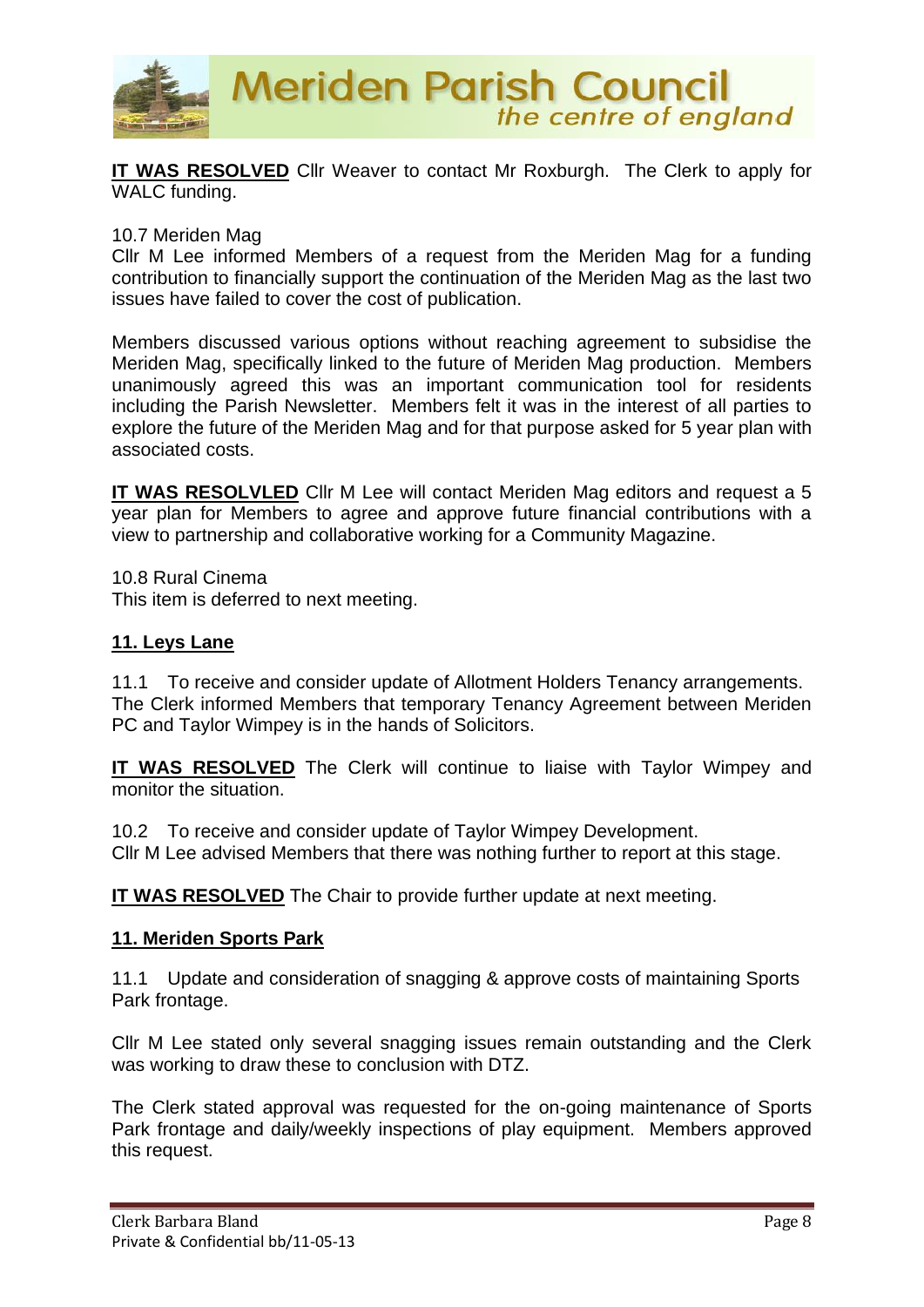

**IT WAS RESOLVED** Members agreed and approved cost of maintenance for Sports Park frontage and children's play area inspections.

12.2 To consider and approve Play Company inspection report recommendations The Clerk outlined reinstatement as recommended in the Play Company inspection report. Members considered the recommendations as requested quotations for reinstatement of groundwork from original subcontractor exploring aftercare and warranty, and other.

**IT WAS RESOVLED** The Clerk to request quotations for consideration by next meeting if possible.

12.3 To receive update and consider formation of Meriden Sports Park Management Company.

Cllr Weaver stated that the Sports Park Committee had met and paperwork had been completed, signed and is ready to be sent off to Companies House.

**IT WAS RESOLVED** The formation of Meriden Sports Park Management Company is agreed.

12.3 To receive and consider arrangements for 5-a-Side Tournament and Fun Day Celebration on The Green.

Cllr P Lee asked that wording used on agenda be amended to reflect the Fun Day is organised by Mr Lole and Spar, and the Meriden Coronation 5-a-side Tournaments are arranged by Meriden Parish Council as it is misleading and suggests the Alan Lole and Spar are event organisers for the Fun Day and Tournaments. The Clerk noted and acknowledged.

Cllr M Lee asked about donkey rides? Members discussed this item and concluded that due to no road closure of service road and Main Road, there was too high a risk to public safety. There were also issues with The Green having hoof indentation if ground wet and liability of reinstated areas for the Parish Council.

The Clerk confirmed Public Liability insurance is in place for the event.

**IT WAS RESOLVED** The Clerk to amend wording and refer to events separately. The Clerk to notify Fun Day organiser that there should be no donkey rides.

# 12.5 Football Registration

The Clerk presented a request from Cllr Barber, in his absence, for the Parish Council to fund Central Warwickshire Youth Football League Season 2013-2014. Members considered this request and agreed that any new organisation/committee takes 3 years to establish; therefore Members approved the funding application for support with the proviso that any future league registrations be funded by Meriden Rovers football club that Cllr Barber, as Chair of Meriden Rovers Football Club is establishing with parents.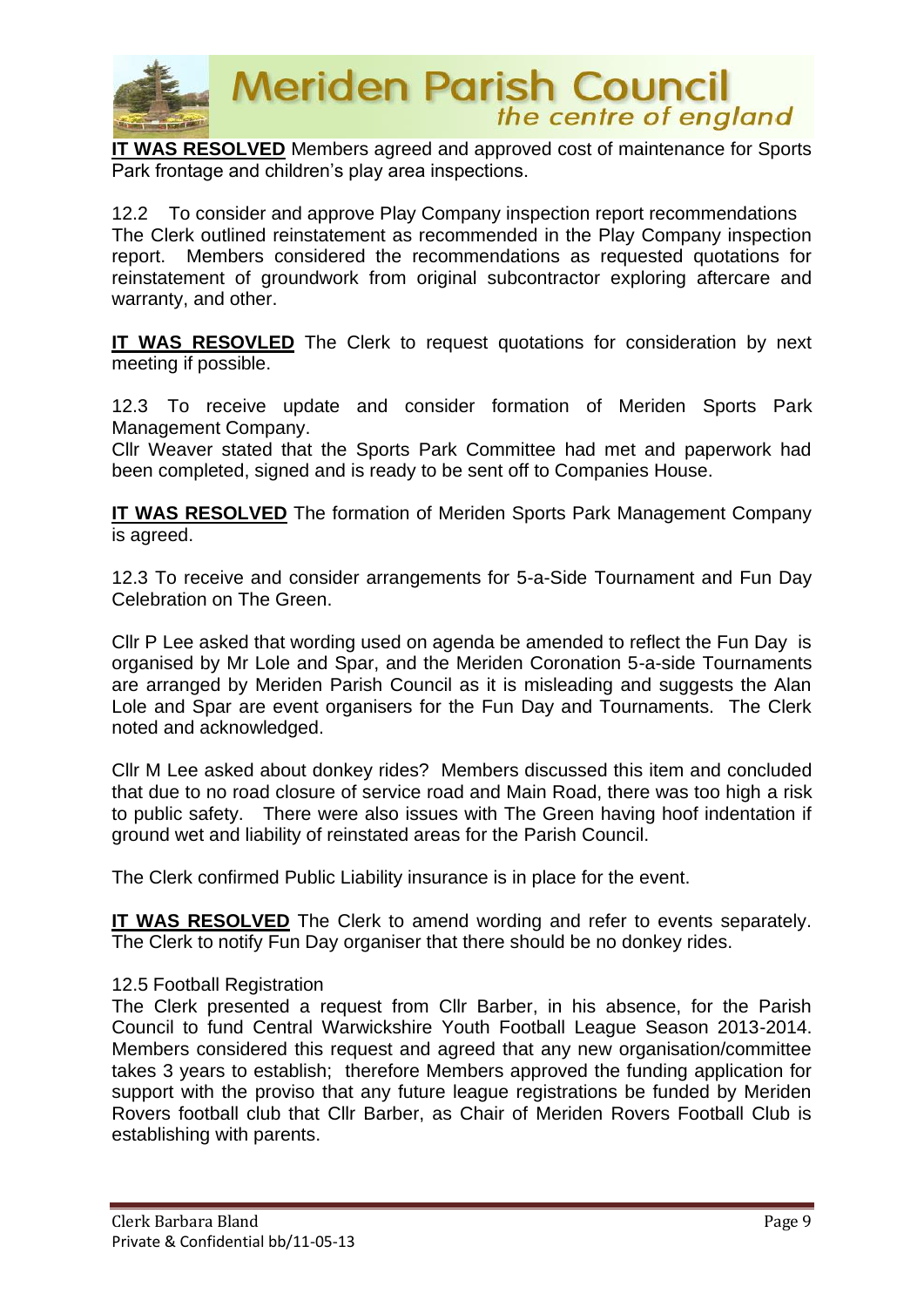

**IT WAS RESOLVED** Members approved funding for Central Warwickshire Youth Football League Season 2013-2014.

Cllr Kipling requested his objection to this request be formally recorded.

## 12.6 Purchase of New Goal Posts

The Clerk presented to Members a request from Cllr Barber, in his absence, for the purchase of new goal posts to be purchased from Pertemps donation secured by the Clerk. The proposal is to include 50% of purchase price claimed back through a scheme managed by the Football Association.

**IT WAS RESOLVED** Members agreed and approved subject to 50% of funding being claimed back from Football Association. The Clerk to advise Cllr Barber of decision. The Clerk to contact Pertemps to advise of decision and also ask if they wish their logo to be visible on goal posts, and if they wish to present to Football Club.

## **13. Parish Council Newsletter Editorial Committee**

Cllr M Lee reported that the next edition of the newsletter was taking shape.

**IT WAS RESOLVED** CIIr M Lee to continue inputting content.

## **13. Planning Matters**

# **13.1 To receive update and status on Neighbourhood Planning Applications**

Members have responded to the Clerk via email and all comments duly noted and recorded.

• Application No. 2013/0556

Swallowfield, Hampton Lane.

Change of use from 50% commercial and 50% residential to 100% residential plus erection of new Orangery to rear.

Members support this application and welcome its return to 100% residential.

• Application No. 2013/0388

Barley Grove Kennels, Hollyberry End.

Alteration to existing kennel building including the replacement of the existing roof and increase in height of the front wall.

Members oppose this application as extension of commercial business in designated green belt.

- Application No. 2013/0389
- Land on Hollyberry End, Meriden

Erection of agricultural building for the accommodation of poultry and storage of associated machinery, equipment and feed.

Members oppose this application as extension of commercial business in designated green belt. Drawings do not support ventilation for poultry and current plans are considered inhumane for the purpose of poultry accommodation.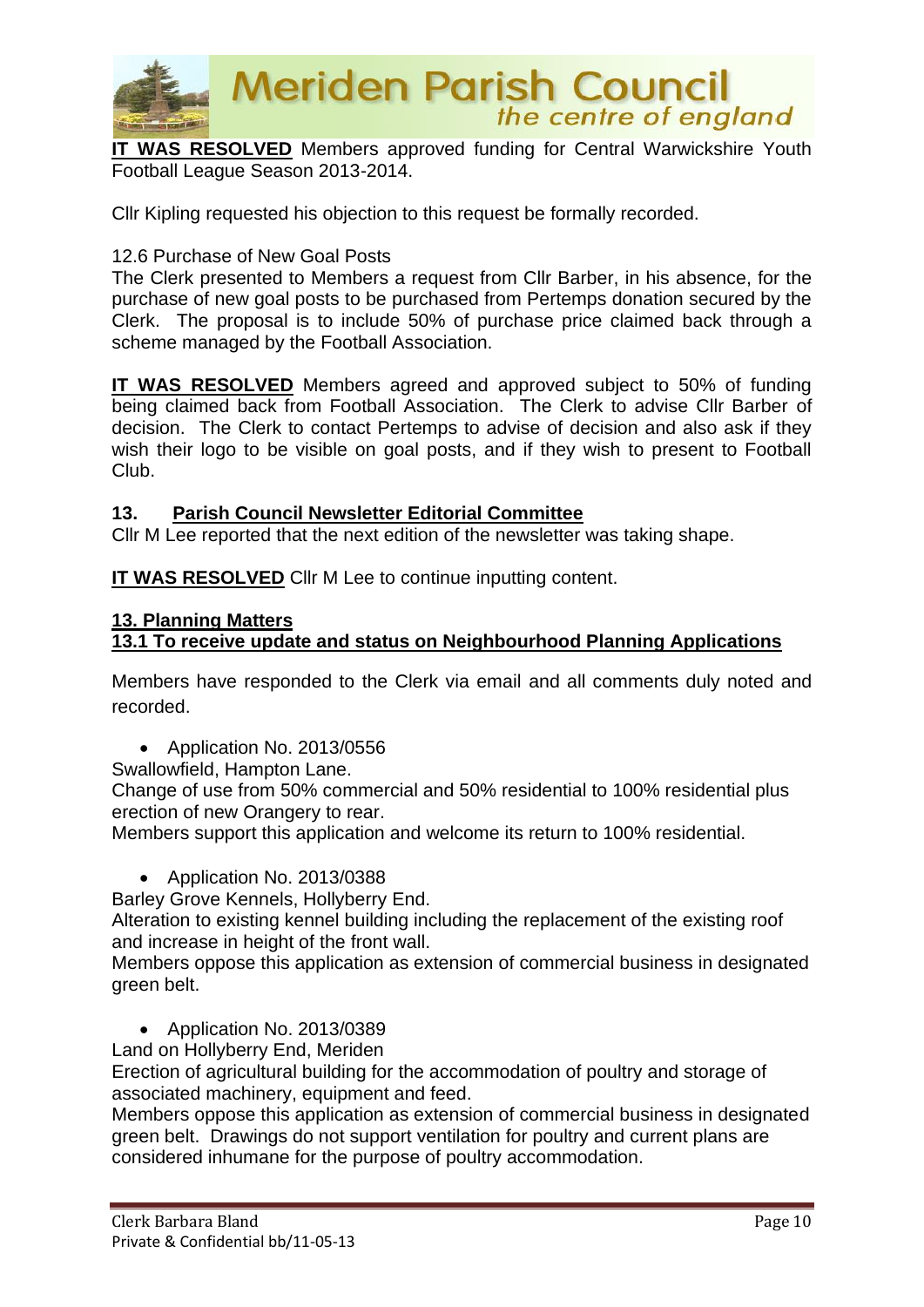

**Meriden Parish Council**<br>the centre of england

• Application No. 2013/0535

Certificate of Lawfulness for change of use of land.

Members oppose this application. There is no evidence that this was a brownfield site. This was not identified in Parish Plan or Village Design Statement. Harvest Hill Lane unsuitable for HGV traffic.

**IT WAS RESOLVED** The Clerk to monitor applications and notify of decisions.

14.2 To consider ownership of plots of land in and around Meriden Village – Cllr Lynch-Smith

Nothing to report.

14.3 To discuss old Star's Shop and its future.

The Clerk stated that she had been in contact with Land Registry and requested Members agreement to pay for information of ownership.

Cllr Kipling stated that this shop had been purchased by Spar.

**IT WAS RESOLVED** The Clerk would follow up and report to Members at next meeting.

14.4 To receive update on Jephson Housing

**IT WAS RESOLVED** This item is deferred to next meeting.

14.5 Eaves Green Lane Update

Cllr M Lee stated that this item had been covered by Mr McGrath's update under public participation.

## **15. Finance**

15.1 To approve recommendations made for Budget 2013/14

Cllr Kipling proposed Members accepted recommendations for MIS for finance package and that the Finance Committee continue to monitor budget through delegated powers. Members acknowledged receipt of first precept payment received.

**IT WAS RESOLVED** That the finance committee would continue to monitor Clerk's actions with budget setting, year end and new financial management information system.

15.2 To consider payments to be made

The Clerk circulated to Members schedule of payees for consideration. Cllr Kipling proposed Members approved payments. Cllr Weaver reminded Members how much work had been invested in setting up this new system and bringing finance up to date. Members acknowledged Clerk's actions.

**IT WAS RESOLVED** Members approved payments to be made.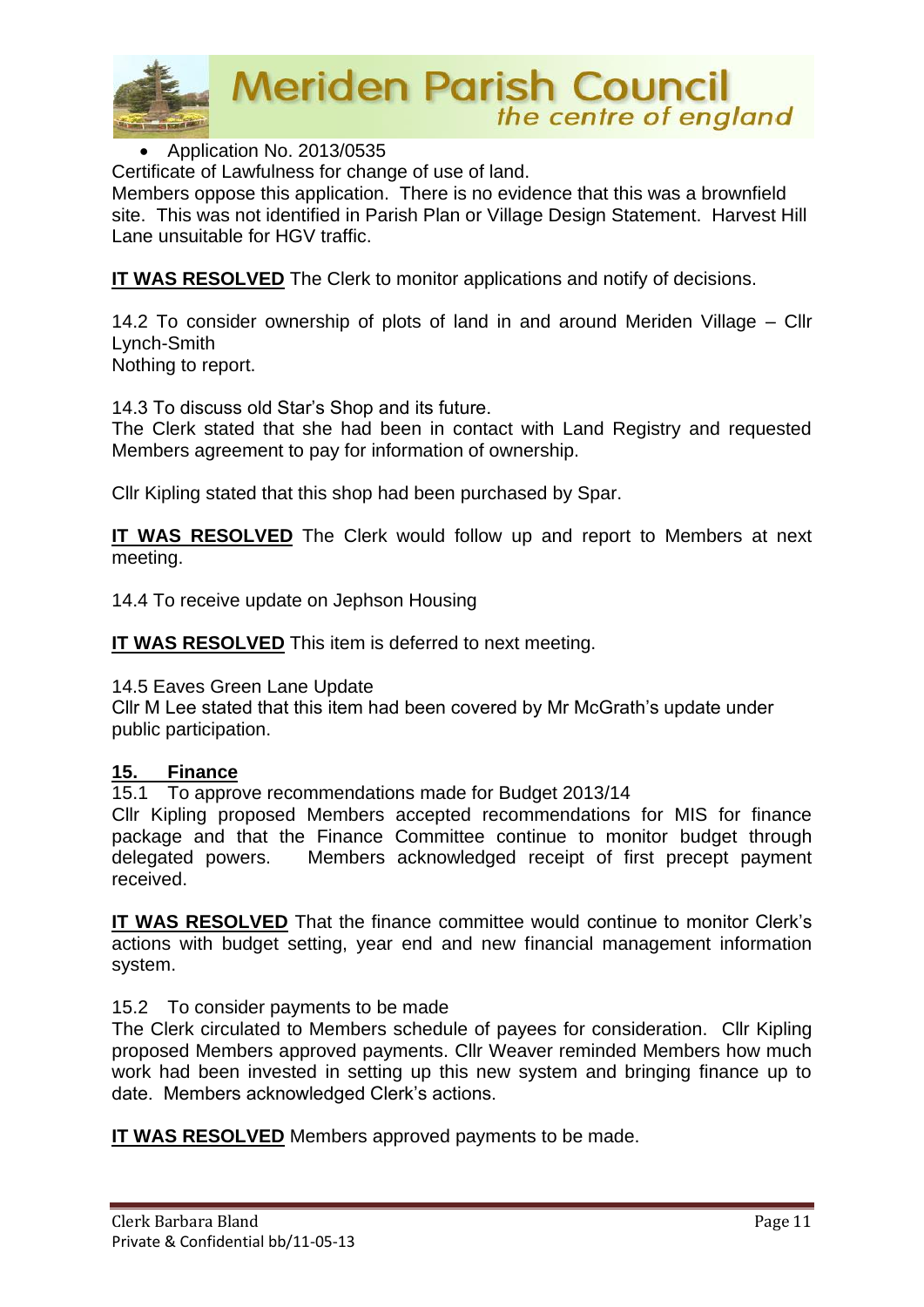

# **16. Councillor's reports and items for future agenda**

Each Councillor is requested to use this opportunity to report minor matters of information not included elsewhere on the agenda and to raise items for future agendas. Councillors are respectively reminded that this is not an opportunity for debate or decision making.

There were no items raised for next agenda.

## **17. Date of Next Meeting**

The next Meeting will be held on Monday 20<sup>th</sup> May 2013 at 7.30 p.m. at The Pavilion.

Chair : \_\_\_\_\_\_\_\_\_\_\_\_\_\_\_\_\_\_\_\_\_\_\_\_\_\_\_\_\_\_\_\_\_\_\_\_\_\_\_\_\_

Cllr M Lee

Date: \_\_\_\_\_\_\_\_\_\_\_\_\_\_\_\_\_\_\_\_\_\_\_\_\_\_\_\_\_\_\_\_\_\_\_\_\_\_\_\_